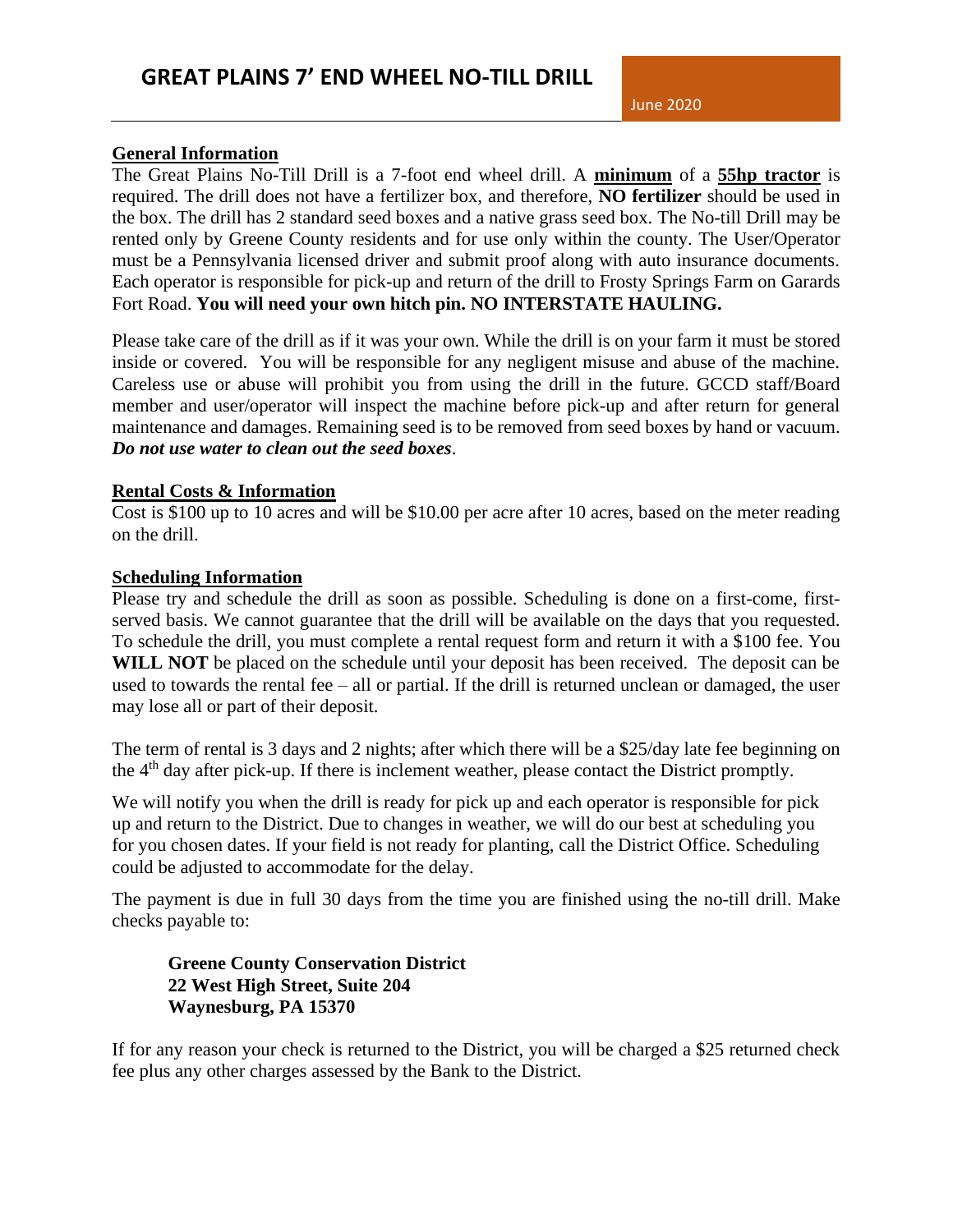| <b>Great Plains No-Till Drill Rental Agreement</b> |  |  |
|----------------------------------------------------|--|--|
|----------------------------------------------------|--|--|

June 2020

| BY AND BETWEEN:                |  |  |
|--------------------------------|--|--|
|                                |  |  |
|                                |  |  |
|                                |  |  |
|                                |  |  |
|                                |  |  |
| Location of no-till drill use: |  |  |

AND

THE GREENE COUNTY CONSERVATION DISTRICT, (an agent of the County of Greene), hereinafter "Owner", having an office at 22 West High Street, Suite 204, Waynesburg, PA 15370 (Phone: 724-852-5278).

AND NOW IN CONSIDERATION OF THE FOREGOING, the Parties agree as follows:

DATES OF USE:

# of Acres and Type of Planting: \_\_\_\_\_\_\_\_\_\_\_\_\_\_\_\_\_\_\_\_\_\_\_\_\_\_\_\_\_\_\_\_\_\_\_\_\_\_\_\_\_\_\_\_\_\_\_\_\_\_\_

Truck/Auto Insurance Carrier: \_\_\_\_\_\_\_\_\_\_\_\_\_\_\_\_\_\_\_\_\_\_\_\_\_\_\_\_\_\_\_\_\_\_\_\_\_\_\_\_\_\_\_\_\_\_\_\_\_\_\_\_\_

Tractor Make, Model, Horsepower: \_\_\_\_\_\_\_\_\_\_\_\_\_\_\_\_\_\_\_\_\_\_\_\_\_\_\_\_\_\_\_\_\_\_\_\_\_\_\_\_\_\_\_\_\_\_\_\_\_

NOTE: Attach copy of PA Driver's license

User acknowledges that the Great Plains 7' End Wheel No-Till Drill requires at least a 55 horsepower tractor to operate safely, and as the manufacturer's recommendation, the User will do so.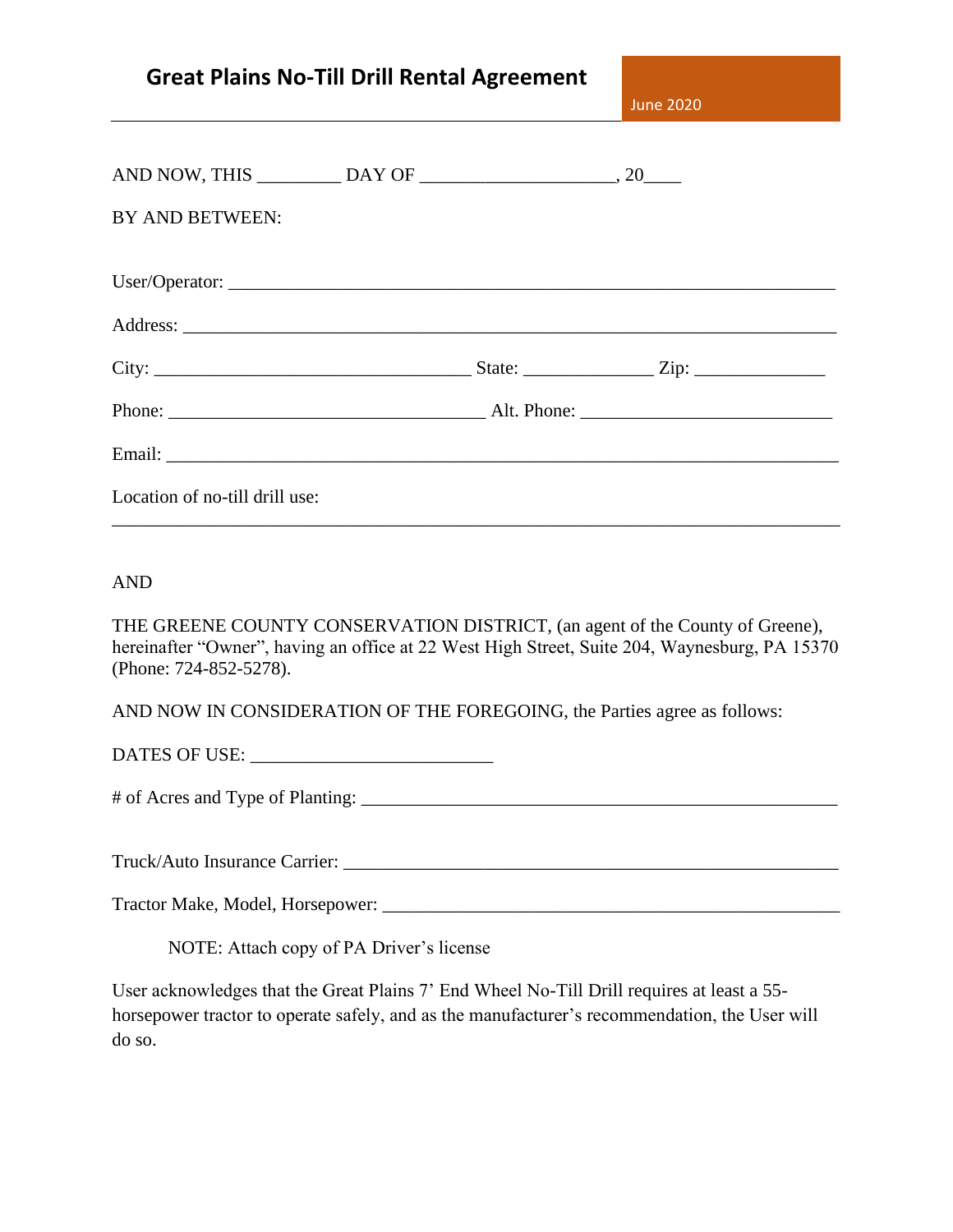User accepts the responsibility for all damages caused by negligence or careless use, and misuse of this equipment to include, but not limited to, all repairs and replacement of any non-wear and parts.

The County of Greene, and/or the Greene County Conservation District, do not accept any responsibility or liability for the use of the Drill by the user. The User, by signing this form, accepts all responsibilities for towing the Drill over public and private roads. The User, or User's insurer, will be solely responsible for damages caused during towing.

USER HEREBY RELEASES, WAIVES, DISCHARGES, AND COVENANTS NOT TO SUE the Owner, or any agents thereof, including their directors, officers, agents, employees, representatives, owners, members, affiliates, land owners, owners, successors and assigns all for the purposes herein referred, FROM ALL LIABILITY TO THE UNDERSIGNED, its personal representatives, assigns FOR ANY AND ALL LOSS OR DAMAGE AND ANY CLAIM OR DEMANDS THEREFOR ON ACCOUNT OF INJURY TO THE PERSON OR PROPERTY OR RESULTING IN DEATH OF THE UNDERSIGNED ARISING OUT OF OR RELEATED TO THE EVENT(S), WHETHER CAUSED BY THE NEGLIGENCE OF THE COUNTY OR OTHERWISE. USER ACKNOWLEDGES THAT HE/SHE ALONE WILL OPERATE THIS MACHINERY AND THE TRACTOR UTILIZED WITH THIS DRILL.

USER HEREBY ASSUMES FULL RESPONSIBILTY FOR ANY RISK OF BODILY INJURY, DEATH OR PROPERTY DAMAGE arising out of or related to the equipment.

| <b>AGREED:</b> |  |
|----------------|--|
|                |  |
|                |  |
|                |  |
|                |  |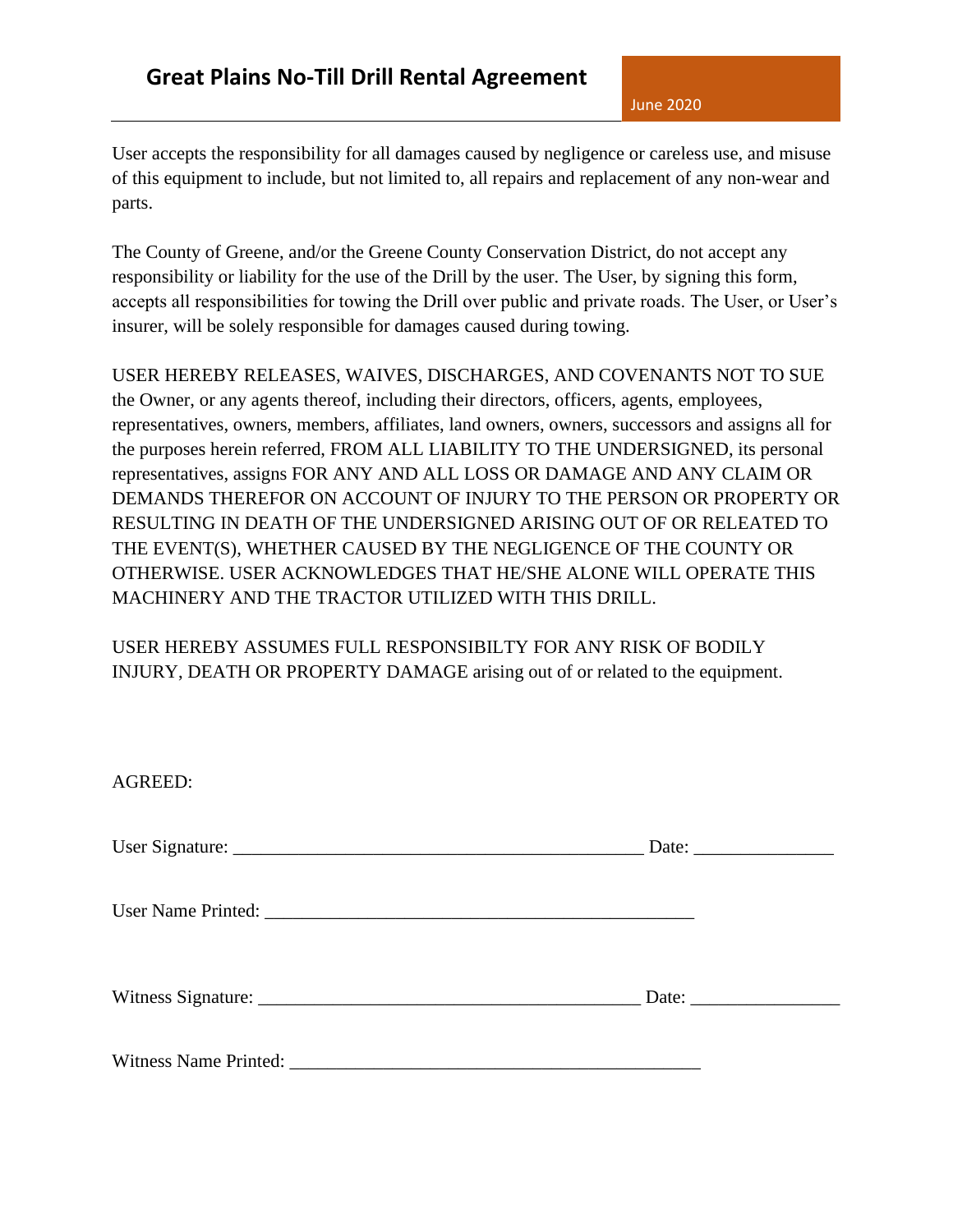# **Great Plains No-Till Drill Payment Record**

June 2020

| <u> 1989 - John Harry Harry Harry Harry Harry Harry Harry Harry Harry Harry Harry Harry Harry Harry Harry Harry H</u>                                                                                           |                                                                                                      |                                                                                                        |
|-----------------------------------------------------------------------------------------------------------------------------------------------------------------------------------------------------------------|------------------------------------------------------------------------------------------------------|--------------------------------------------------------------------------------------------------------|
|                                                                                                                                                                                                                 |                                                                                                      |                                                                                                        |
|                                                                                                                                                                                                                 |                                                                                                      |                                                                                                        |
|                                                                                                                                                                                                                 |                                                                                                      |                                                                                                        |
| ** Payment is due within 30 days of use**                                                                                                                                                                       |                                                                                                      |                                                                                                        |
| Please look over the drill carefully before using and check off the following things:<br><b>PLEASE DO NOT USE WATER</b><br>If the No-Till Drill is <b>damaged</b> , please call 724-852-5278 and document here: | All bolts tightened:<br>Seeder Usage Manuals: Yes____<br>Seed Boxes Cleaned Out: Yes                 |                                                                                                        |
| Signature: Signature Signature Signature Signature Signature Signa Signa Signal<br>I agree to accept responsibility for the District's No-Till Drill in accordance with the lease agreement.                    |                                                                                                      |                                                                                                        |
|                                                                                                                                                                                                                 |                                                                                                      |                                                                                                        |
| <b>Rates:</b><br>reading on the drill.<br>\$100 up to ten acres – Check Number<br>Cash                                                                                                                          |                                                                                                      | Cost will be \$100.00 up to 10 acres and will be an additional \$10.00 per acre, based on the meter    |
|                                                                                                                                                                                                                 |                                                                                                      |                                                                                                        |
| # of extra days: _________ * $$25 = $$<br>Inclement weather will be assessed in all situations.                                                                                                                 |                                                                                                      | total amount owed                                                                                      |
| Please check the following after use:<br>All bolts tightened:<br><b>Seeder Usage Manuals:</b><br><b>Seed Boxes Cleaned Out:</b>                                                                                 | $Yes$ <sub>____</sub><br>$Yes$<br>$Yes$ <sub>__</sub>                                                |                                                                                                        |
|                                                                                                                                                                                                                 |                                                                                                      | Signature of Authorized Agent of the Conservation District, the Equipment was returned in satisfactory |
|                                                                                                                                                                                                                 |                                                                                                      |                                                                                                        |
| Make checks payable to:                                                                                                                                                                                         | <b>Greene County Conservation District</b><br>22 West High Street, Suite 204<br>Waynesburg, PA 15370 |                                                                                                        |